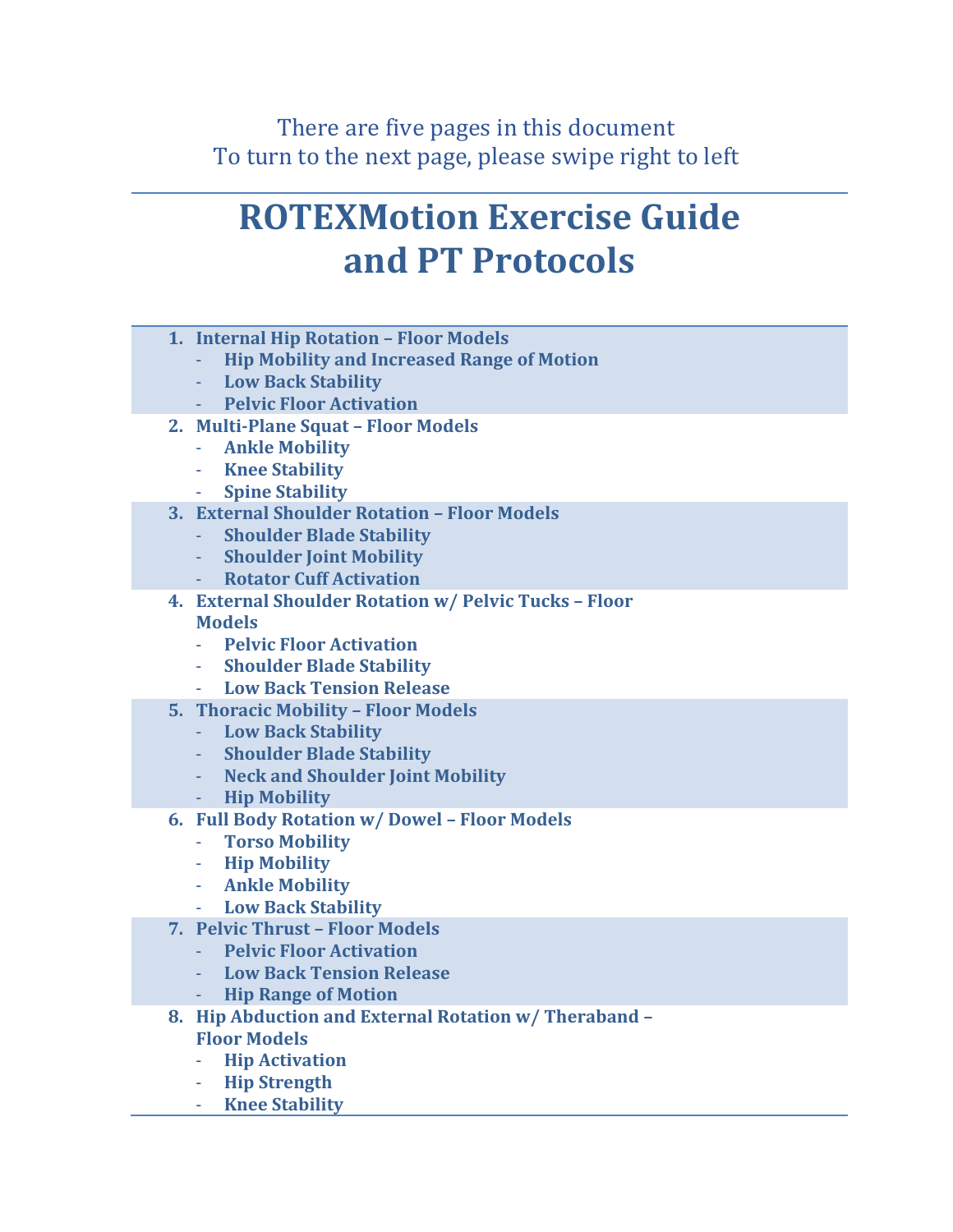- **9. Internal Ankle Rotation – Floor Models**
	- **Ankle Mobility and Strength**
	- **Foot Stability and Posture**
- **10.External Ankle Rotation – Floor Models**
	- **Ankle Mobility and Strength**
	- **Foot Stability and Posture**
- **11.External Ankle Eccentric Contractions – Floor Models**
	- **Ankle Stability**
	- **Ankle Sprain and Strain Reduction**
	- **Foot Strength and Stability**
- **12.External Rotation of Deep Hip – One Floor Model**
	- **Hip Mobility**
	- **Reduced Low Back Tension**
	- **Hip Flexor Mobility**
	- **Reduced Hip Flexor Tension**
- **13.Full Body Counter Rotation – Floor Models and Handheld** 
	- **Full Body Joint and Tissue Activation**
	- **Full Body Tension Release**
- **14.Hip Flexor Release – One Floor Model and Handheld**
	- **Hip Flexor Mobility**
	- **Opposite Hip Stability**
	- **Thoracic Mobility**
- **15.Lead Hip Resistance – One Floor Model and Handheld**
	- **Powerful Deceleration of Lead Side Rotation**
	- **Strong Post Up**
	- **Reduction of Hip and Knee Injury**
- **16.Full Body Tissue Activation – Floor Models and Handheld**
	- **Full Body Tension Release**
	- **Ankle, Hip, Torso, Shoulder Activation and Mobility**
- **17.Shoulder Range of Motion – Serratus Anterior –**

#### **Handheld**

- **General Shoulder Mobility**
- **Increased Shoulder Elevation**
- **Decreased Frozen Shoulder and Rotator Cuff Injury**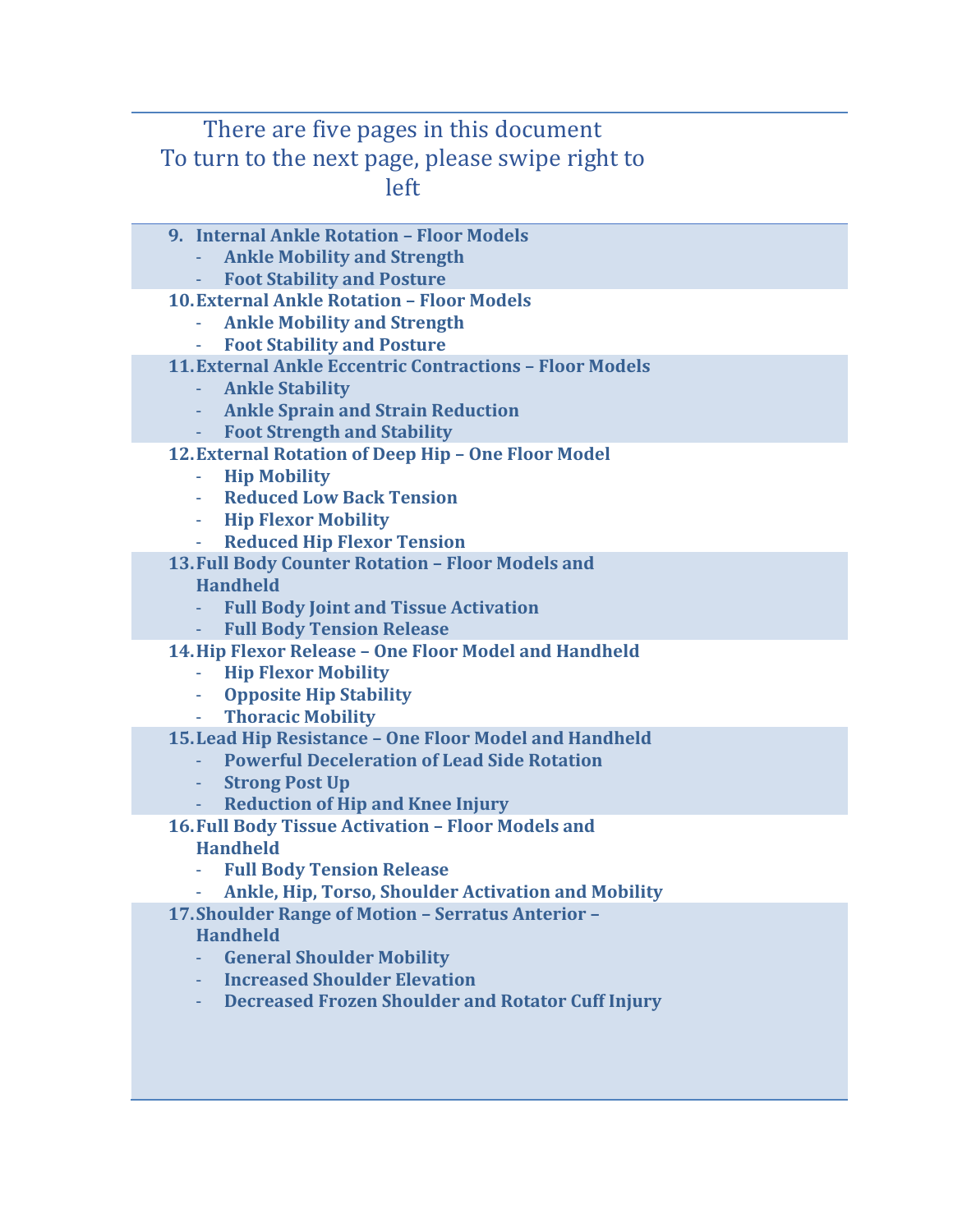- **18.Rotation Activation – Hip, Torso, Shoulder – Handheld**
	- **Hip Mobility**
	- **Spine Mobility**
	- **Shoulder Mobility**
	- **Low Back Stability**
- **19.Forearm, Wrist, Hand – Handheld**
	- **Forearm, Wrist Strength and Mobility**
	- **Elbow, Hand Stability**
- **20.Elbow Tendon Release – Handheld**
	- **Reduction of Elbow Tendinitis Occurrence**
	- **Reduce Acute Elbow Tendinitis**
	- **Possible Ulnar Collateral Ligament Protection and Rehab**
- **21.Posterior Shoulder Activation – Handheld**
	- **Outward Shoulder Activation**
	- **Reduced Rotator Cuff Injury**
	- **Shoulder Blade Stability**
	- **Shoulder Joint Mobility**
- **22.Lat Release – Handheld**
	- **Low Back Tension Release**
	- **Shoulder Joint Mobility**
	- **Torso Mobility**
	- **Hip Mobility**
- **23.Full Body Rotational Endurance – Handheld**
	- **Joint and Tissue Rotational Endurance**
- **24.Globe – Putting it Together**
	- **Learn How**
- **25.Globe – Forearms, Wrist, Hands, Elbow**
	- **Strengthen Forearm Flexors and Extensors**
	- **Reduce Elbow Tendinitis**
	- **Train Elbow to Stabilize Full Forearm Rotation**
- **26.Globe – Loading the Backside**
- **27.Globe – Training Down and Through Muscles and** 
	- **Positions**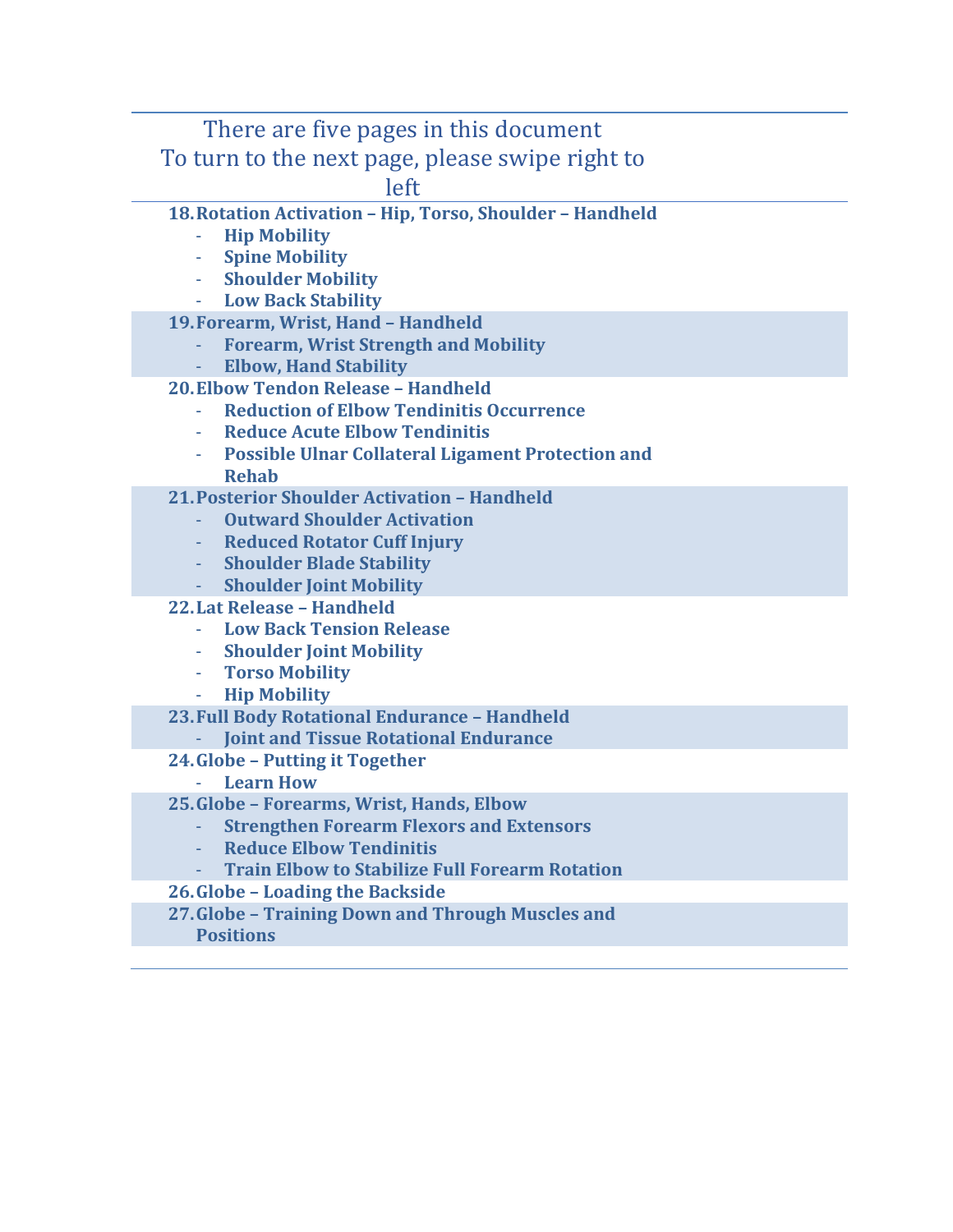## **Mechanical Activation, Correction, and Recovery (Adjunct Exercises to PT Protocol)**

| <b>TIOLOCOLI</b>                                                                       |                       |
|----------------------------------------------------------------------------------------|-----------------------|
| <b>Achilles Issues</b>                                                                 | 1, 2, 9, 10, 11       |
| <b>Adhesive Capsulitis</b>                                                             | 3, 17, 21, 22         |
| <b>Ankle Sprain (Low and High)</b>                                                     | 1, 2, 9, 10, 11       |
| <b>Anterior Cruciate Ligament (ACL)</b>                                                | 1, 2, 8, 11           |
| <b>Elbow Epicondylitis and Elbow Biceps Tendinitis</b>                                 | 3, 19, 20, 17, 22     |
| <b>Hamstring Strain</b>                                                                | 1, 2, 5, 7, 12        |
| <b>Hip Myofascial Imbalance</b>                                                        | 1, 2, 5, 6, 14        |
| <b>Hip Hypomobility</b>                                                                | 1, 2, 5, 14, 8        |
| <b>Hip Hypermobility</b>                                                               | 1, 2, 4, 5, 8         |
| Lower Abdominal Injury / Sports Hernia                                                 | 1, 2, 5, 7, 8         |
| <b>Lower Crossed Syndrome</b>                                                          | 1, 2, 5, 6, 7, 8      |
| <b>Low Back Mechanical Issues</b>                                                      | 1, 2, 5, 22           |
| <b>Neck Stiffness and Mechanical Issues</b>                                            | 5, 17, 21, 22         |
| <b>Obliques Strains and Mechanical Issues</b>                                          | 1, 2, 4, 5, 6         |
| <b>Patellafemoral Tendinitis</b>                                                       | 1, 2, 7, 8            |
| <b>Pelvic Floor Myalgia / Vaginisimus</b>                                              | 1, 2, 4, 5, 7, 8      |
| <b>Plantar Fasciitis</b>                                                               | 1, 2, 9, 10, 11       |
| <b>Rotator Cuff Mechanical Issues</b>                                                  | 3, 5, 17, 21, 22      |
| <b>Shin Splints</b>                                                                    | 1, 2, 9, 10, 11       |
| <b>Snapping Hip Syndrome</b>                                                           | 1, 2, 6, 8            |
| <b>Lumbar Stability (Activation of Inner Unit Core)</b>                                | 1, 2, 4, 5            |
| <b>Stress Incontinence</b>                                                             | 1, 2, 4, 5, 7, 8      |
| <b>Squat Immobility</b>                                                                | 1, 2, 5, 8, 22        |
| <b>Upper Crossed Syndrome</b>                                                          | 3, 4, 5, 17, 21, 22   |
| <b>Home Therapy Post Clinical Rehabilitation</b>                                       | <b>Specific Issue</b> |
| <b>General Full Body Myofascial Balance, Range of Motion, Joint</b><br><b>Mobility</b> | 1, 2, 4, 5, 8, 22     |
|                                                                                        |                       |